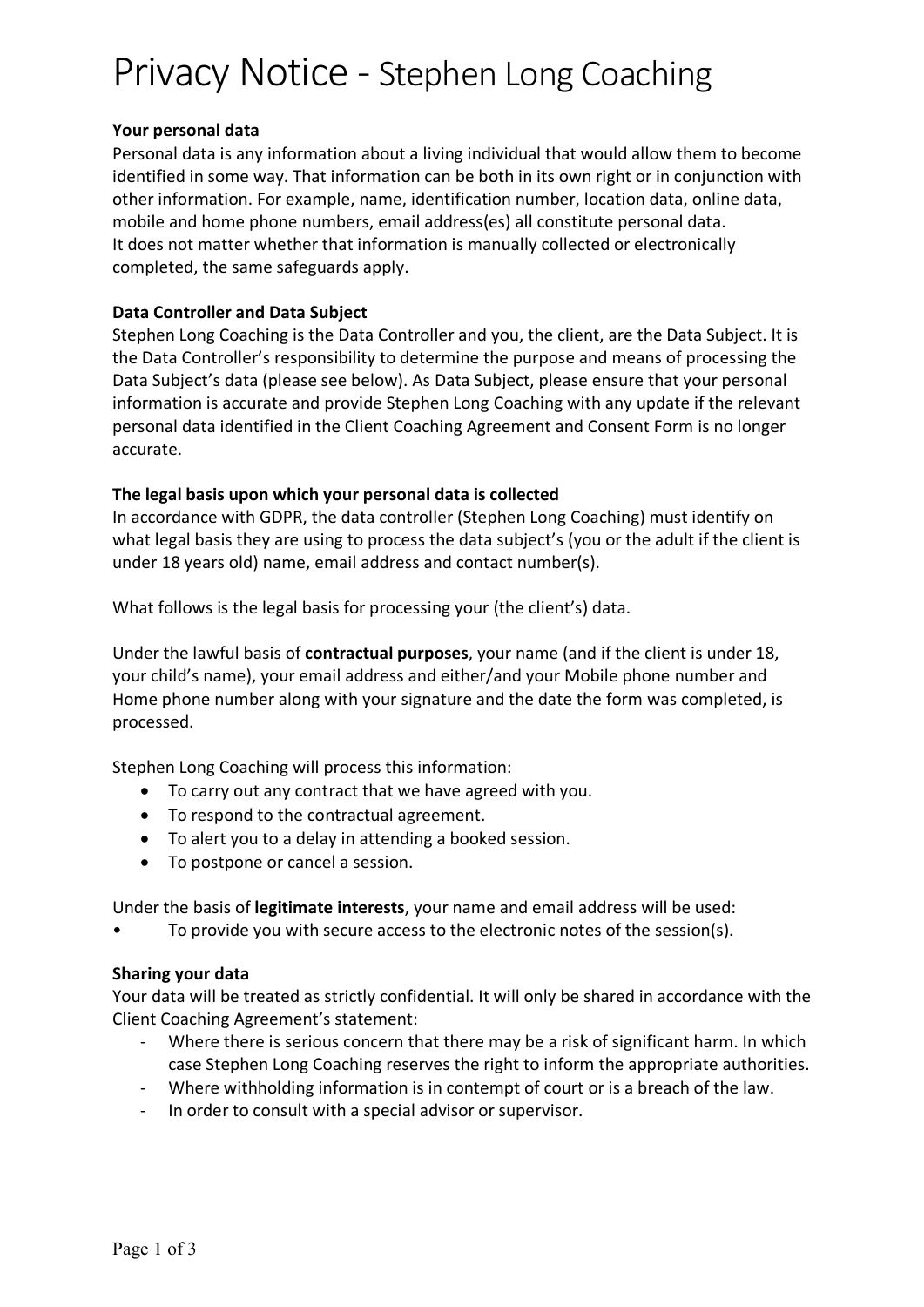## Privacy Notice - Stephen Long Coaching

## **How long with your personal data be kept?**

Under the legal basis of **contractual purposes**, your personal data will be used for the length of time that you remain a client with Stephen Long Coaching. Once you are no longer a client, after a retention period of 6 months, the encrypted, session summary(ies) will be destroyed, and the password deleted. Once this has been done, the data cannot be retrieved even if the person becomes a client once again. Further, your name, email address and Mobile/Home phone numbers will be deleted from all records.

At any stage, the client may both access and delete the session summary(ies) if they so wish. Any written notes made in the session are securely shredded as soon as the session notes are written.

#### **Contacting Stephen Long Coaching**

Stephen Long Coaching can be contacted directly through the website: https://www.stephenlongcoaching.co.uk/home. Any information entered is automatically saved in the 'inbox' on the website and the contact details are added to the contacts' section on the website. Both means of storage will be permanently deleted if an enquirer chooses not to become a client (usually within 7 days) and after a retention period of 6 months if the client ceases to be a client.

Stephen Long Coaching can be contacted via the business Facebook page Book Now button: www.facebook.com/stephenlongcoaching. The enquirer is redirected to the website and provided with the opportunity to book using the 10to8 booking system explained below or to send an email and make a booking. In terms of email or message correspondence, it is treated in accordance with the **contractual purposes** previously identified.

If Stephen Long Coaching is directly contacted by text/message, phone call, email or FaceTime/Skype it will be treated in accordance with the legal basis of **contractual purposes** and will be permanently deleted if an enquirer chooses not to become a client (usually within 7 days) and after a retention period of 6 months if the client ceases to be a client.

#### **Consent**

Your privacy is important and Stephen Long Coaching also wants to communicate with you in a way that has your consent, and which is in line with UK law on data protection. Communication may be in two ways:

- Firstly, Stephen Long Coaching uses 10to8, which is an online booking, confirmation and reminder service. All data is stored on Amazon servers in Ireland and so is subject to GDPR-compliance. You may read 10to8's Privacy Policy. To receive an automated email and/or text confirmation as well as an automated reminder of the agreed date and time of your coaching session you grant your consent. Consent is an opt-in decision. It is entirely your choice and you may provide or withdraw your consent at any time by contacting Stephen Long Coaching.
- Secondly, the Client Coaching Agreement and Consent Form indicates that coaching offers, or promotional material, may be offered. You can consent or choose not to consent. Once again consent is an opt-in decision.

Thirdly, Stephen Long Coaching manages a blogsite, as part of the www.stephenlongcoaching.co.uk website. Visitors have the opt-in option of subscribing to